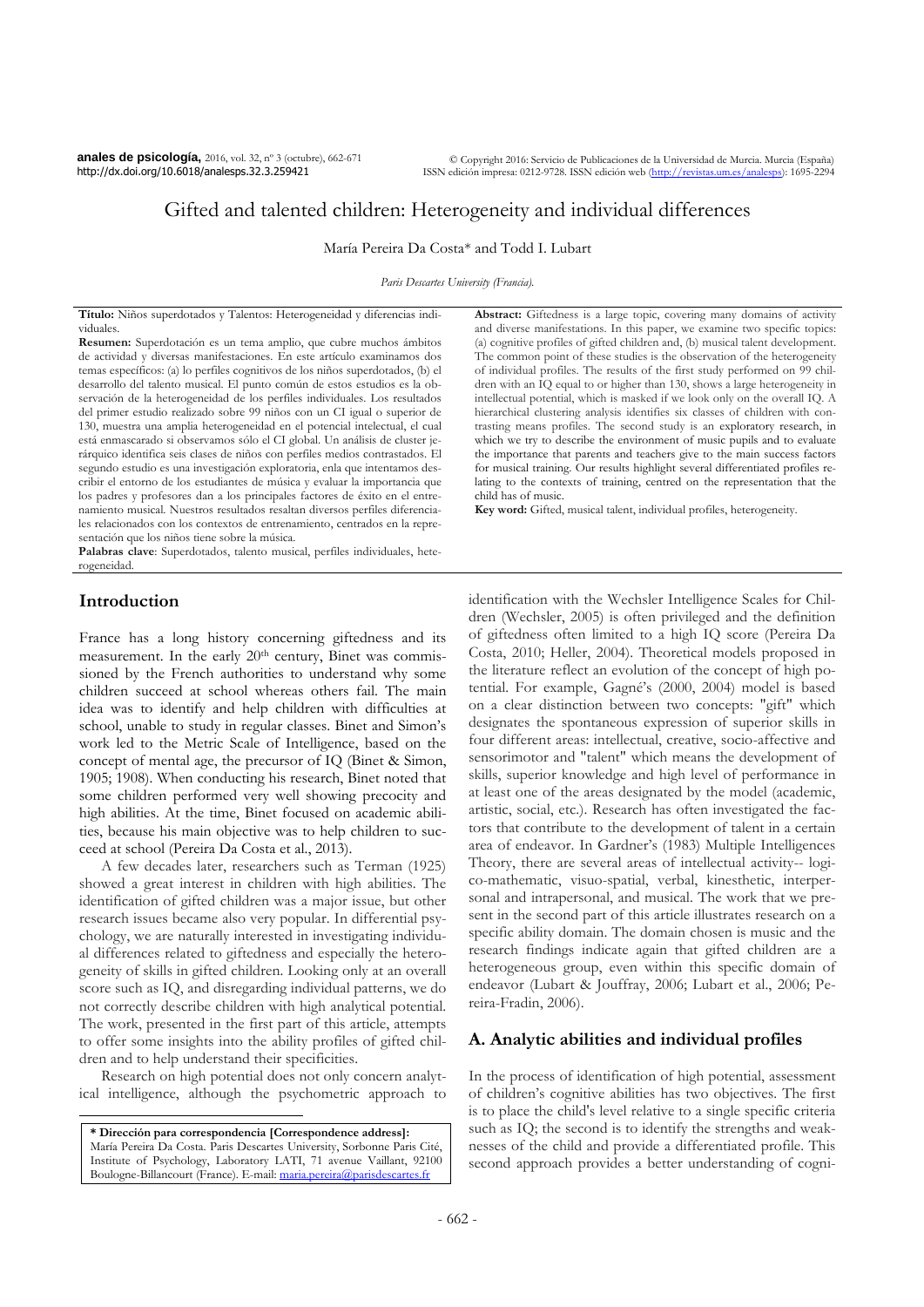tive abilities and the possibility to tailor advice on education or remediation. In fact, regardless of the approach taken, the implicit assumption made is that the measured level of performance is related to a learning potential (Lautrey, 2002). The latest version of the Wechsler Intelligence Scales for Children (WISC-IV; Wechsler, 2005) assesses four factorial index scores striving to improve the psychometric identification of high potential; but is "high potential" a single entity?

### **Inter and intra individual variability**

A key result in research on the measurement of potential in gifted children is the observation of large inter-individual variability. Studies indicate that gifted children are not a homogenous group, even if we restrict the potential to the field of analytical intelligence measured by classic intelligence tests like the Wechsler scales. The analysis of the results shows patterns with very large differences between children whose final scores are high, in the top 2.3%of their age group. We observed this ourselves in a study of the variability of individual profiles based on WISC-IV scores (Pereira-Fradin, Caroff, &Jacquet. 2010).

This study was performed on 99 children with an IQ equal to or higher than 130, measured with a WISC-IV, aged 6-16 years (mean age  $= 9$  years and 5 months). There were more gifted boys ( $N = 65$ ) than girls ( $N = 34$ ), as always in French studies (Brasseur & Grégoire, 2010 ; Courtinat & De Leonardis, 2010). This sex imbalance can be explained by the fact that teachers and parents focused more on boy"s difficulties at school or behavioral troubles than on girls'. The imbalance observed in actual cases does not indicate differences in intelligence between boys and girls, examining data on children randomly selected according to the quota method shows that there are as many boys as girls with a IQ of 130 or more (Wechsler, 2005).

### **Typical Profile**

In Figure1, we can see that gifted children have a typical level of performance on the Verbal Comprehension Index, which places them in the "Superior" (equal or above120) or "very high" (equal or above130) category compared to the mainstream population. On average, the results are slightly lower for the Perceptual Reasoning and Working Memory scores. The Processing Speed index is almost normal. The difference between the four indices is significant; *F*(3, 294)  $= 87.4$ ,  $p < .05$ . If we pursue this analysis at the individual level, we find that some children obtain "average" results (index scores between 90 and 110) for the last three indices presented in Figure 1; these children score below the generally accepted threshold for identifying high potential. In general, the results of the group of girls are no different from that of boys (Figure 1). Average patterns of results of these two groups are identical to that of the full sample.



**Figure 1.** Patterns of IQ Index Scores (Verbal Comprehension, Perceptual Reasoning, Working Memory, Processing Speed) according to gender.

Actually, if we focus on the analysis of these average profiles, we may not notice the heterogeneity of individual profiles on the four index scores measured by the WISC-IV. There are a large number of publications based on earlier WISC versions. An initial study by Silver and Clampit (1990) using the WISC-R collected on a representative sample of 2,200 children in the US shows a significant gap between Verbal IQ and Non Verbal IQ (both subscores were used to calculate IQ in this version of WISC). This difference was much more common in children with high intellectual potential than in the general population. Silver and Clampit used the standard 21-point difference between the two IQ subscores, which corresponds to a statistically significant difference. On this basis, the test manual data indicated that this difference was observed for 5% of the general population. But the frequency of differences at or above 21 points was 20% for children whose total IQ was 130 and 25% for children whose IQ was over 140.

Our study shows also that intra-individual variability is much higher in children with high intellectual potential than in the mainstream population. The WISC-IV (Wechsler, 2005, p. 91) follows Sattler"s suggestion (2001) considering that unusual differences between scores would be observed in less than 10-15% of the normative sample. By reference to the WISC-IV *Technical Manual* (Table B.2), we analyzed individual profiles for children with IQ greater than or equal to 120 (Wechsler, 2005, p. 262)..This analysis shows that only 17 participants (17 %) had a homogeneous profile, without any unusual difference between their index scores. In contrast, 32 participants had 3 unusual differences between index scores, and one participant showed a difference for 6 index scores combinations. In conclusion, we can say that heterogeneous profiles (83 %) seem to be the norm in this sample of 99 gifted children.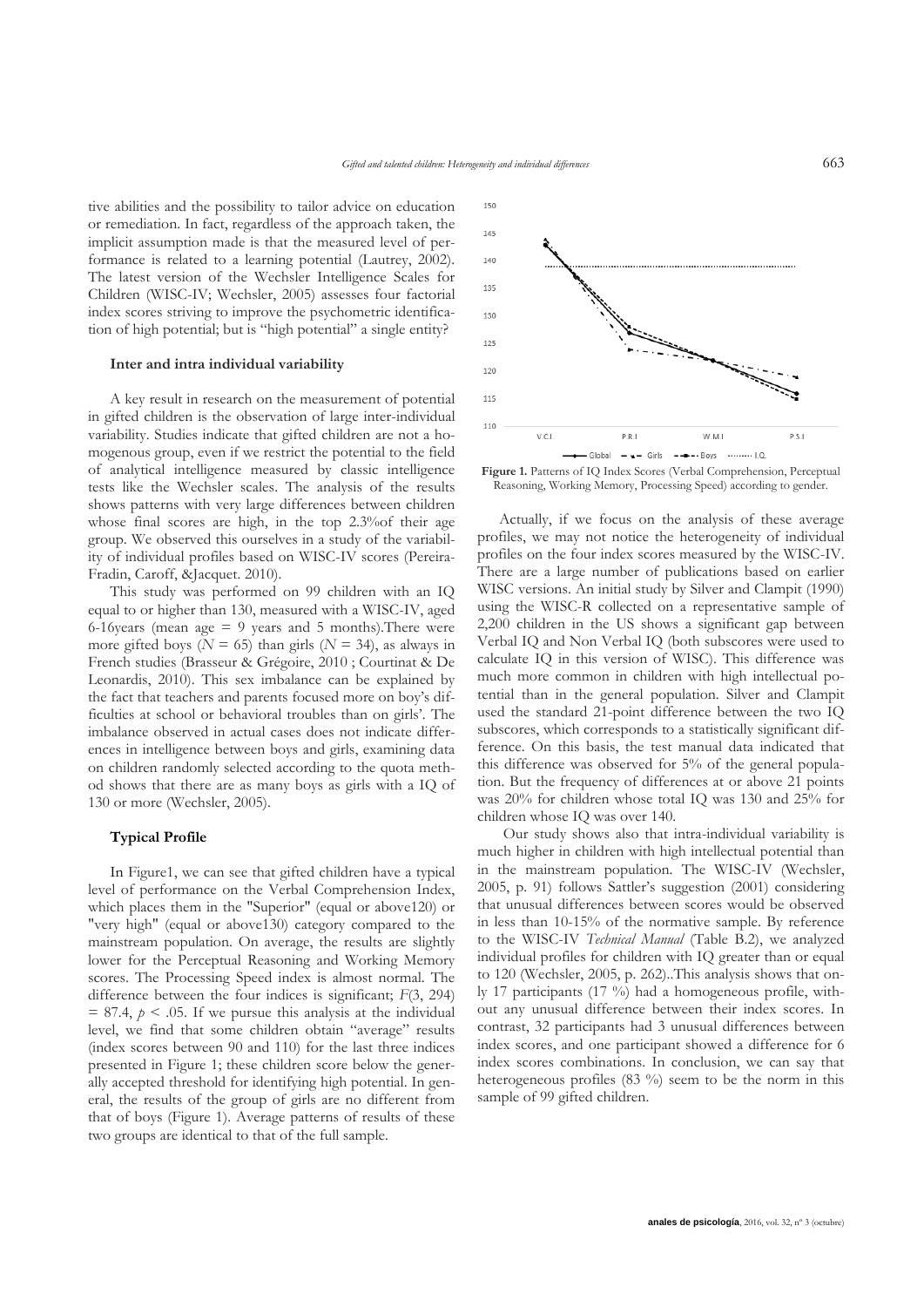### **Classification of individual profiles**

To create individual profiles, the four index scores from the WISC were analyzed using a hierarchical clustering technique (aggregation by Ward's method). The analysis of aggregation distances identifies six classes of children with contrasting means profiles.

Table 1. Descriptive statistics for six groups of children from the classification (Number of participants, average scores and extent of scores)

|         | N  | I.Q.          | V.C.I.        | P.R.I.        | W.M.I.        | P.S.I.        |
|---------|----|---------------|---------------|---------------|---------------|---------------|
| Group 1 | 23 | 134           | 130           | 127           | 122           | 117           |
|         |    | $[130 - 142]$ | $[120 - 143]$ | $[111 - 146]$ | $[115 - 138]$ | $[106 - 134]$ |
| Group 2 | 14 | 146           | 139           | 130           | 127           | 139           |
|         |    | $[134 - 153]$ | $[118 - 155]$ | $[106 - 154]$ | $[100 - 148]$ | $[115 - 150]$ |
| Group 3 | 10 | 137           | 148           | 109           | 119           | 127           |
|         |    | $[130 - 142]$ | [143 – 155]   | $[104 - 116]$ | $[109 - 130]$ | $[118 - 137]$ |
| Group 4 | 15 | 148           | 152           | 135           | 128           | 119           |
|         |    | $[143 - 151]$ | [146 – 155]   | $[121 - 152]$ | $[115 - 140]$ | $[103 - 127]$ |
| Group 5 | 17 | 137           | 149           | 128           | 109           | 110           |
|         |    | $[130 - 146]$ | [135 – 155]   | $[116 - 135]$ | $[97 - 115]$  | $[96 - 124]$  |
| Group 6 | 20 | 137           | 148           | 126           | 126           | 97            |
|         |    | $[130 - 148]$ | $[130 - 155]$ | [109 – 146]   | $[115 - 150]$ | $[83 - 109]$  |

The first subgroup corresponds to children whose profile is relatively homogeneous, their values are located within the 120-130 point range. Sub-groups 2 and 4 are characterized by an average IQ higher than 140. For group 2, there is evidence that all the index scores are very close to 130. For group 4 only the processing speed index score is below this threshold, but remains at a level "higher" than the mainstream population. In the last three sub-groups, the Verbal Comprehension index is the same level as the global IQ. However, the values of some index scores are significantly lower than the generally accepted threshold for the identification of giftedness and correspond to a "medium-level". These are the Perceptual Reasoning index score for group 3, the "medium-level" Working Memory and "medium-level" Processing Speed index scores for group 5 and the Processing Speed Index score for group 6.

### **Conclusion**

By observing the results of hierarchical clustering, we note that only group 2 has a very homogenous profile, which represents 14% of our sample. The other groups have at least one score which is below the standard 130 cut-off for giftedness. We observe a heterogeneity in intellectual potential, which is masked if we look only on the overall IQ. Examining the patterns of IQ and index scores in detail, we see that the common point of these six profiles is the highest score for verbal comprehension (VCI) and perceptual reasoning (PRI) index scores. Success is less systematic for the working memory index score (WMI) and for the processing speed index score (PSI). These results are comparable to those observed in other studies. However, focusing on average profiles (Figure 1), one could believe that all gifted children had higher average scores for all the index scores, even if they are brighter in verbal tests and measures of factor g. These observations lead some psychologists to use a General Ability Index (GAI) as an alternative to the

measure of the academic intelligence (Saklofske et al., 2006 ; Weiss et al.,2006). The GAI is obtained in the WISC by adding the Verbal Comprehension and Perceptual Reasoning index scores. This measure minimizes the impact of the two other index scores and reduces the heterogeneity of profiles observed. The main finding to be retained is that heterogeneity within the cognitive abilities of high potential children is common. This result is also compatible with the proposal that giftedness, when transformed into talent, is most often expressed in one domain (such as verbal, mathematics, or the arts).

## **B. Beyond classical academic ability: The example of musical talent**

Some of our studies led us to take an interest in other capacities beyond analytical intelligence abilities as measured in intelligence tests. In the US, the Marland Report (1972) distinguished general intellectual abilities and academic skills and also expanded the inclusion of giftedness and talent to include leadership, creativity, arts and psychomotor skills. One artistic area in which high potential is expressed is music. In this domain, which we will consider here as an example, we can examine the expression of precocity, gifts, talent and individual differences in career success. We can study many characteristics of high potential by looking at the development of musical talent. Heterogeneity is again an important feature to take into consideration.

### **Definition of musical talent**

Before presenting an empirical study on the identification of musical talent, we provide a definition of what is termed "musical ability" or "musical intelligence". Gardner (1983) indicates that children with musical intelligence are characterised by artistic interest, perseverance, high motivation and quick learning and also a high level of kinesthetic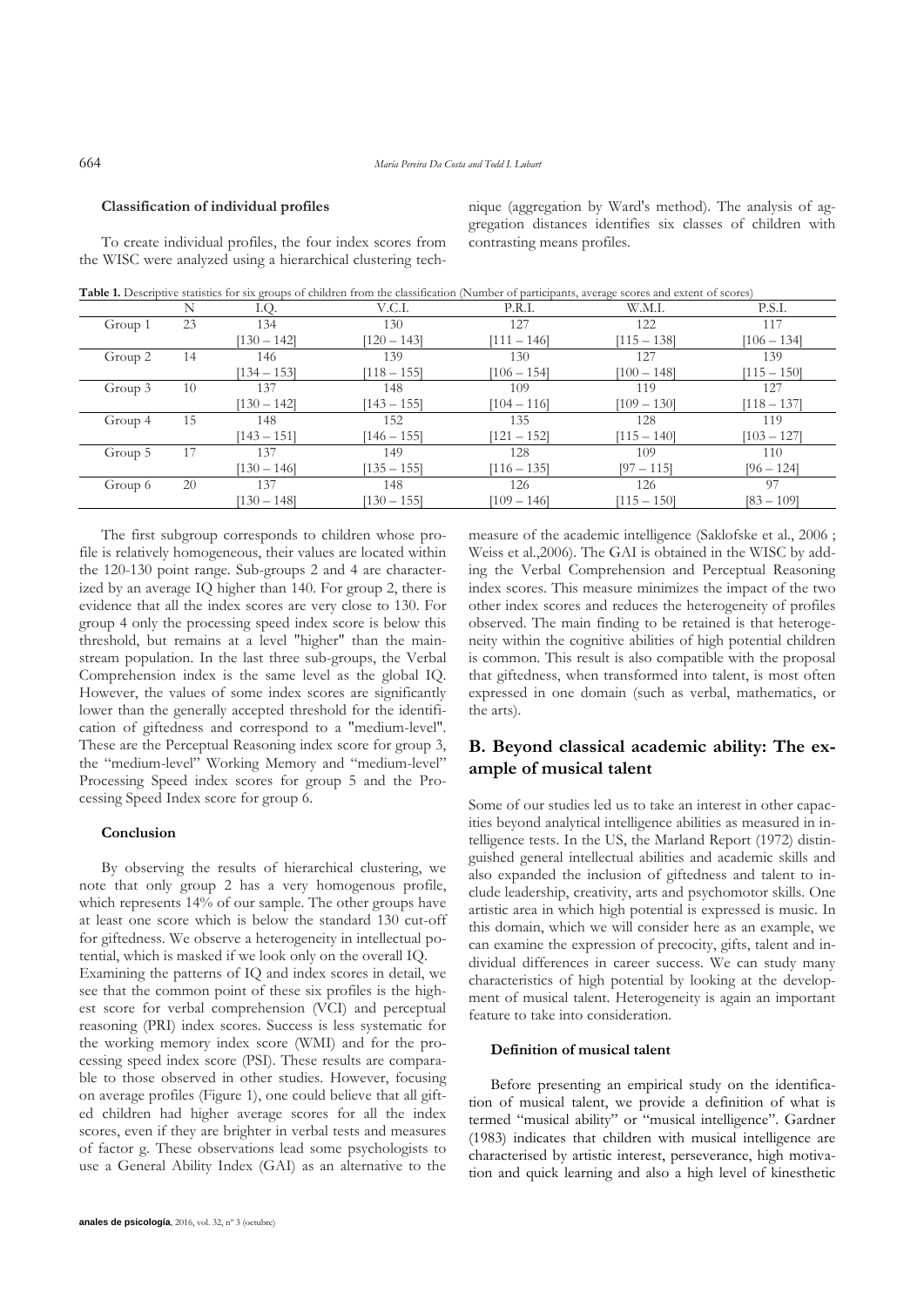intelligence. According to Haroutounian (2000), a musically talented student shows creative interpretation: he/she enjoys extending, manipulating and experimenting with sounds, is eager to express ideas through music and spontaneously sings and moves to music. This gifted person shows also physical and technical ability in music based on prior training, and displays creative and expressive involvement in music. Motivational level is very high and gifted individuals can concentrate for extended periods of time during music practice, with persistence and perseverance in musical tasks. Enjoying working independently in music is another important characteristic. For Haroutounian, musical talent cannot be measured only by musical tests focused on elementary abilities such as pitch sense or rhythmic memory. It is necessary to include other dimensions measured by biographical and family information. Winner et Martino (2000) argue that if technical expertise can be developed and acquired by training, musical talent implies an innate sensitivity to musical emotions.

Two developmental theories can be applied to musical talent: Renzulli's "three-ring theory" (1986) and Gagné's model (2000). According to Renzulli's model, musical talent would be defined by above average performance in the musical domain, a very strong involvement in training and a high level of musical creativity. In his Differenciated Model of Giftedness and Talent, Gagné defines talent as the product of catalysts that enhance or impede natural abilities. Of course, in a specific domain as music, we can see very well how intrapersonal factors such as physical characteristics, concentration, and persistence, or environmental factors such as parent's interest in music can interact and have positive or negative impact on music learning and on the developmental processes involved in musical talent.

The Differentiated Model of Giftedness and Talent (DMGT) highlights the importance of environment and personality (motivation, perseverance, ability to learn from mistakes) in the development of talent (Gagné, 2010). Music is a domain in which we observe that some gifted children never express their musical talent, whereas others who appeared less gifted become professionals. The environment of the child and his/her personality give us some explanations underlying this heterogeneity.

For example, studies have highlighted the importance of the first music teacher, finding that many students said they had been encouraged by a friendly and attentive teacher at the beginning of their formation, thus suggesting that a first positive experience could have a profound impact on motivation to continue in the musical domain; Sosniak (1985) emphasized the importance of the relationship between the musician and his or her first teacher, students often prefer a warm and stimulating teacher compared to a very brilliant teacher. Another important environmental factor is the parents' attitude as they are often at the origin of the child's involvement in learning music. For example, Sloboda and Howe (1991) showed in a very selective school of music that 60% of students had started learning music at the instigation of parents or teachers rather than following a personal desire to learn music.

In the history of music we can find many examples of famous musicians who come from families of musicians. The best known example is Wolfgang Amadeus Mozart. His father was a great musician and his sister was a talented composer and musician (although her talent was eclipsed by the fame and the talent of her little brother); Mozart grew up in a rich and stimulating musical environment. The omnipresence of his father, who decided to make this child a prodigious musician, has also many consequences on the development of natural abilities noticed in young Wolfgang. The environmental context of a young musician in terms of cultural openness and motivational support seems to have a strong influence on the commitment to music education as well as on the persistence of individuals in his or her vocational choice. The expression of outstanding potential often requires hard work. Motivation is therefore essential to continue training despite failures. We can also remark the influence of the age of beginning musical training on the future specializations of musicians. Manturzewska (1990) noted that, proportionally, musicians starting relatively late when learning were oriented more towards composition or conducting.

Successfully learning music depends also on personality traits. Studies such as Alter"s (1989) research have focused on the personality profile of young musicians considered gifted. The results showed that these talented musicians were more creative, energetic, independent and dynamic than others. Similarly, Freeman (2000) and Subotnik et al. (2003) found that self-confidence was one of the predominant characteristics of these individuals. As described, this apparent confidence is closer to a real charismatic confidence. According to Subotnik, charisma is essential for the expression of talent and is often synonymous with professionalism.

### **Factors for success in musical training**

In the literature, exceptional success in the field of music is often evoked to illustrate examples of gifted children or prodigious young musicians. Sometimes confusion between the two terms is observed. The term "prodigy" designates a child who is able to play very early one or more instruments, who takes part quickly in concerts but who, at adulthood, will not be distinguished from other talented musicians who will have reached the same level of expertise. A prodigious child does not necessarily have an exceptional potential and a developed creativity, but simply a very great precocity which enables him or her to acquire technical skills at an astonishing level if we refer to chronological age norms (Winner & Martino, 2000). Nevertheless, some of these children will combine precocity, high abilities and creative capacities. This combination leads them to be considered as geniuses. In music, the example of Mozart is very well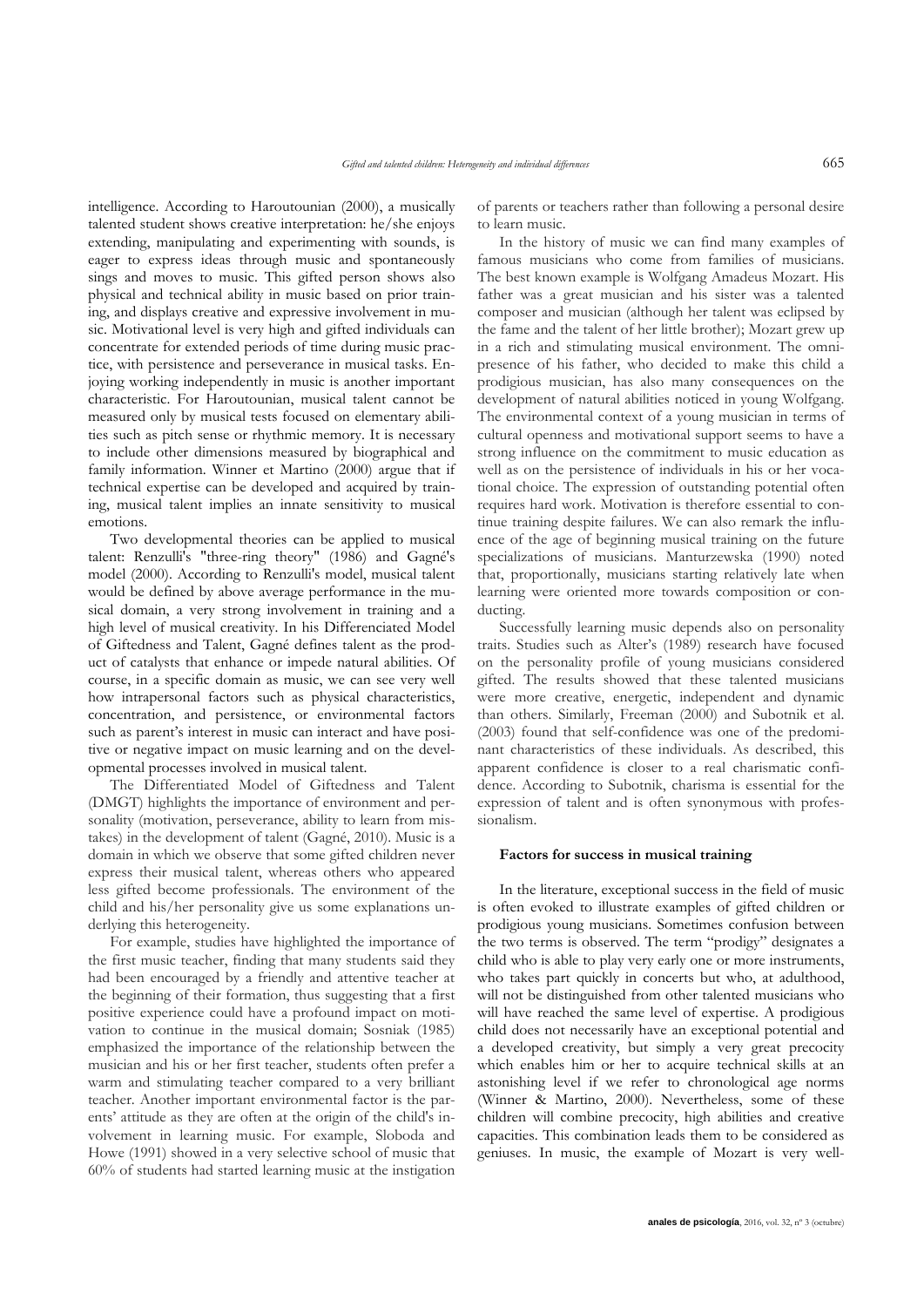known, even if other musicians could be cited such as Bach, Beethoven, Saint-Saëns or Liszt.

Individual differences appear during the first stages of training. Of course, they may concern speed of acquisition concerning musical theory, instrumental expertise or technical skills. Differences between children can also be noted in motivational aspects such as perseverance or selfefficiency. Understanding what differentiates these children is particularly important within the framework of the study of exceptionally gifted children. Main individual differences on technical skills can be identified very well by teachers. It is more difficult to identify sources of differences that explain why some children who, at the beginning, seem to have the same potential will gradually show differences in music learning skills and later differences in professional success. How many teachers or parents evoke the case of "gifted" children who at the end will give up their formation whereas others who would never have believed it possible to achieve such a level, do indeed become exceptional? In French music academies, the attrition rate is very high; a synthesis published in 2003 (Brouet, 2003) indicates that 52,2% of the pupils leave music schools between the 1st and the 2nd cycle of musical formation. Understanding the reasons for this high rate of attrition is necessary in order to examine further the factors related to heterogeneity in musical talent development. There is currently no consensus on the origin of individual differences in talent. The interactionist theory seems to be the most promising approach. From this point of view, natural abilities can only be developed if a suitable environment allows them to be developed (Gagné, 2000; Freeman, 2000).

In this context, motivation to succeed plays a major role. The student must understand that he or she has a certain control over life events. This variable often makes the difference between a gifted child who has no self-confidence and a less gifted child who is sure of succeeding. Motivation involves two factors: an interest in music and perseverance. It is important to note that, in many cases, these factors are considered more relevant than the technical skills for the selection of exceptionally gifted children wishing to integrate specialized programs of musical formation. Several longitudinal studies show that for the beginners, an exceptional potential can be identified through the speed of progress. Thereafter, the best predictor of success will be the provided by quantity of work the children is able to furnish.

According to Subotnik (2000), these characteristics go hand in hand with adaptation to a highly competitive environment in which insensitivity to frustration and criticism is necessary in order to be handle rejection, at the same time helping the child to analyse the reasons for failure and also helping him or her to improve. Basing her conclusions on studies carried out at the Juilliard School in New York, Subotnik showed that social competency factors play also a determining role. The obligation to face an audience favours children who can cope with the stress associated with these situations; in other words, children who have good selfcontrol can remain calm and have a remarkable ability to concentrate. She underlines also the fact that some of the greatest artists she observed showed a dominating will, expressed in messages through their interpretations or compositions. However, in order to "dominate" the audience, a musician must be very receptive to the reactions and needs of the public and for this reason social intelligence is involved.

During these last twenty-five years, the concept of social intelligence has been developed in several psychological theories (Coleman & Cross, 2000). To define it precisely, we can refer to Gardner's multiple intelligences theory even if Gardner uses the terms "interpersonal intelligence" to refer to this concept. Within the framework, social intelligence refers to the aptitude to understand others through expressed thoughts or feelings, in a verbal and non-verbal way and to work out effective behaviors in situations of social interaction. This definition corresponds well to Subotnik"s determinant in the professional success of exceptional musicians. These observations relate also to Sternberg's triarchic theory and the acquisition of tacit knowledge which characterizes practical intelligence (Sternberg, 1985).

If the individual characteristics that we have just evoked are judged as key factors in the development of musical talent, psychologists consider that a child"s environment can facilitate or disturb their expression. The learning environment is made up of two major components: family and teachers. The family may contribute to musical talent development through the expression of three variables: socioeconomic status, a musical environment and family support. The contribution of socioeconomic status is obviously expressed in financial aspects. Not all parents have the financial means to pay for music classes, to purchase or rent instruments or to buy concert tickets on a regular basis. The effect of the musical environment has been underlined in many studies.

Some authors did not resist the temptation of a dangerous intellectual short cut and proposed that musical gifts have a genetic origin because one finds more children exceptionally gifted in music in families of high level musicians than in other families. For example at the end of the 19th century, Galton based his assertions on biographical studies such as the case of Johann Sebastian Bach family"s whose several descendants became recognized musicians. Instead, we must not forget that being the son or the daughter of a musician means usually growing up in an environment where listening of the music and the interest for this art are very developed. In a scientific way, it was shown that the early exposure of children to music familiarized them with the perception of rhythm, melodies or tonal colors and facilitated later training. Consequently, the parents who love music contribute to the musical success of their children as much as the parents who are good musicians (Sosniak, 1990; Howe & Davidson, 2003).

The attitude of the parents towards the motivation of their child is regarded as one of the most important devel-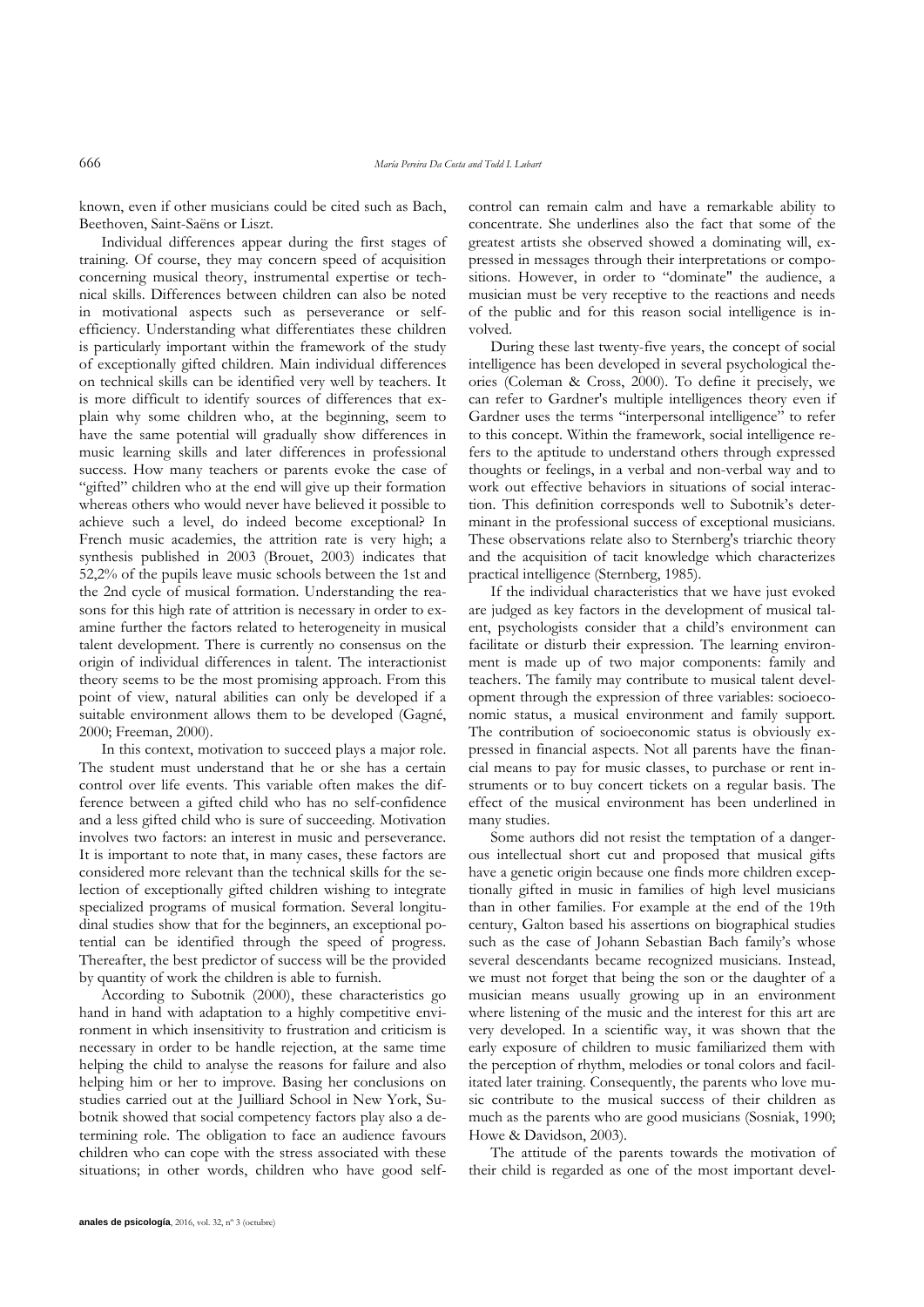opmental sources for musical talent (Sloboda & Howe, 1991). Freeman (2000) stresses that without an encouraging home environment, the exceptionally gifted children often give up their musical practice. Through case studies, she explains why, even if they had a major interest in music, many of these children need to be pushed to work and to be encouraged to succeed.

The impact of music professors appears on two levels: the first level is related to the nature and the quality of the relation between the master and the pupil; the second is related to the adequacy between the style of teaching and the child"s own needs. Asking the young gifted children to define the perfect professor of music, the most frequent answers describe a cordial and friendly personality (Sloboda & Howe, 1991). At the beginning of the training, many children move to another teacher because they find their first teacher too severe and unfriendly. We know also that the teacher-pupil relationship is so important that it can determine the choice of whether or not to pursue a professional career (Subotnik, 2000). From studies carried out on groups of children of different ages, Subotnik finds that at the beginning of musical training, the quality of this relationship is a more important factor for the development of the child"s talent than the teacher"s technical skills. However, when the gifted child reaches a certain level of training, the opposite is observed. From the analysis of interviews of teachers at the Juilliard School, Subotnik distinguished two independent and complementary components in teaching contents. The first relates to more or less obvious aspects of music training, such as technique, interpretation (although this is often neglected in training) and the presentation of the piece to be learned. The second component is more surprising, as it relates to a range of tacit knowledge essential for the success of a professional career. This component involves nonverbal communication, for example the choice of attire for public performances, the most appropriate behaviour on stage, stress management or even the knowledge of easy ways to cover up errors. This tacit knowledge is often transmitted in an abstract way and often explains why, also in the case of gifted children, some succeed and others fail (Sternberg, 1985). However, not all the teachers, or institutions, insist on these competencies, still considered as secondary or related to the child"s musical "instinct".

### **Description of musical training in France**

In order to understand better the results of our studies, it is important to describe musical training in France. At first, we must say that for the majority of parents, music is regarded as part of basic education that a child must receive similar to learning a foreign language or practicing sports. The child"s own desire is not always the main factor that leads to the study of an instrument or the study of musical theory.

In France, in the standard school program, the first courses of music starts in the middle school, with children aged 10-11 years. Other children could have been in contact with music through extracurricular programs. Indeed, most musical training is done in an extra scholastic context. Some pupils attend music classes in schools managed by private associations, others follow courses with a private professor, but the majority of children who pursue musical training receive instruction in public music schools. Age is not an admission criterion in these schools. Even if musical introductory courses are proposed for children aged from 4 years old, integration in the musical formation is done at the request of the child and implies only that he/she has basic academic knowledge (elementary reading and writing). Thus, the criteria for admission are not directly related to musical ability.

These academies are organized by the Ministry of Culture. The normal course is organized in 3 multiyear cycles. To pass from one cycle to the next, children have to take exams with written tests, oral tests and musical tests. The first cycle is centred on general training (musical theory, training of a vocal or instrumental discipline). Later, pupils specialize at the entry to the second cycle and the last cycle leads them to a diploma depending on the student"s future goal. The non-professional musicians can validate a certificate of end of their musical studies and those who wish to become professionals or to complete a higher formation must validate a special exam which gives access to a specialized cycle. Almost all national schools propose special courses with specific schedules, which allow some children to pursue their musical formation without their regular scholastic program being disturbed. In theory, those children are the most motivated pupils or those which wish to pursue a professional career in music, but the reality is more complex. For example, some gifted children do not have access to these structures for geographical reasons.

#### **Objectives of this research**

The main goal of the current study was to identify factors capable of explaining individual differences and heterogeneity in the development of musical talent, and in this way, to find objective criteria for better identification of children gifted in music. In this exploratory research, we sought to describe the environment of the music learner and to evaluate the importance that parents and teachers give to the main success factors for musical training. We were also interested in identifying criteria that could differentiate gifted and non-gifted children.

A part of this study has been published in the *Gifted and Talented International* (Pereira-Fradin & Dubois, 2007). It is published here with the permission of the former Editor-in-Chief of the Gifted and Talented International, Taisir Subhi Yamin.

#### **Participants**

The first step was to ask professors of music to evaluate the potential of their pupils. The "Talented" group was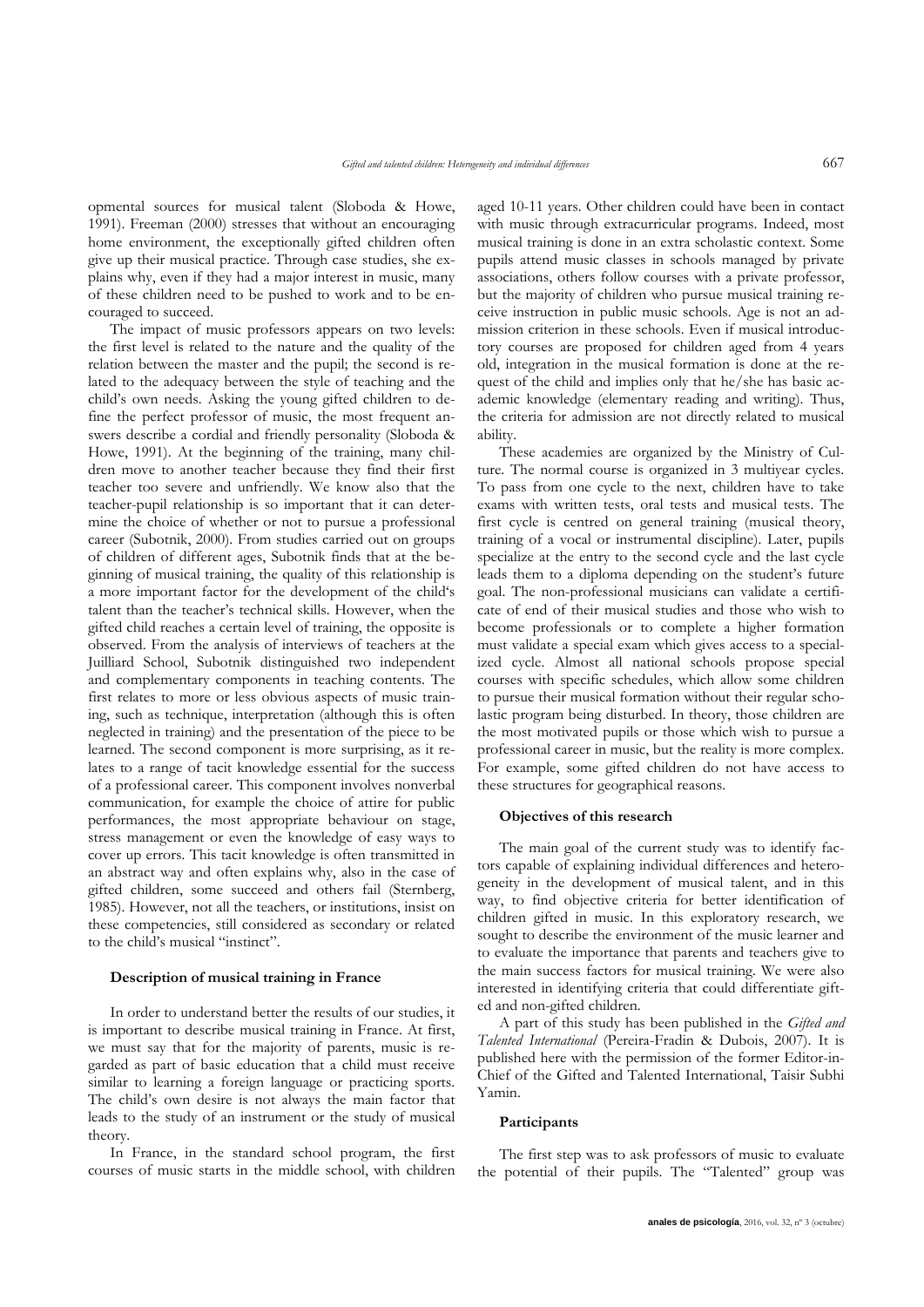composed with parents of 42 pupils considered as promising by their teacher, having good evaluations or having won musical awards. The "Control" group consisted of 42 parents (one parent of each pupil) of pupils for whom no particular musical potential had been detected by their professors at this stage of their training. Children were aged from 6 to 18 years old (45 girls and 39 boys; mean age: 11.6 years old). Students in music were enrolled in various educational structures (particular lessons, private schools of music, musical academies), and studied various instruments (piano, strings, brass, percussions). We questioned also 42 music teachers having 17 years of professional experience on average. The anonymity of the participants was guaranteed.

### **Material**

The participants had to complete a 21-item questionnaire on various aspects of their child"s environment and on demographic variables (sex of the child, age, birth order, age of the parents). In order to describe the environmental aspects concerning musical training, 17 items concerned learning music, the family, the bond between parents and the musical practice of their child, and their representation of music. The variables relating to musical training were the age at which the child began training, the type of educational structure in which the child began (music academy, private school…), the current educational structure, the frequency of work of the instrument per week apart from lessons and average duration of each session. Measurements of the family context concerned parents" musical activities, the members of the family with a musical activity and the members of the family having an artistic practice regardless of its nature. The bond between parents and musical practice of their child was evaluated by questions relating to the implication of the parents in the child"s musical practice, the autonomy of the pupil for training and the relation of the parents with the professor of the instrument. Finally, we were also interested in the reasons for which the child had begun musical training, who had chosen the practised instrument, the musical activities in which the child takes part and in the representation that the child has of music.

### **Results**

An ANOVA showed that some factors were less important than others according to respondents. Indeed, for the complete sample, the factor "Implication of the parents" was evaluated as having relatively less importance in the success of the musical training (*F*(3, 372) = 24.68,  $p < .001$ ) compared to the factors "Motivation of the pupil", "Work of the pupil" and "Contribution of the teacher" (cf Figure 2).



**Figure 2.** Average evaluations (and standard deviations of the mean) of the importance of each factor for the whole set of participants.

Moreover, we observed a significant interaction between subjects' group (parents of pupils vs. teachers) and the evaluation of the four selected factors  $(F(3, 372) = 13.02, p \leq$ .001). Whereas the parents gave a dominant place to the influence of the teacher on the development of the potential of the child, the teachers evaluated the work of the pupil and his or her motivation to learn as being more important (cf. Figure 3).



**Figure 3.** Effect of the statute of the participants (professor vs. parents of pupils) on the degree of importance evaluated for each factor.

No significant differences were observed between responses from parents of "Talented" children, and parents of the control group  $(F(3, 246) \le 1;$  NS, cf. Figure 4).



Figure 4. Evaluation of parents of "Talented" group and control group.

Finally, we examined correlations between the evaluations of the various factors by the parents and the teachers. We not-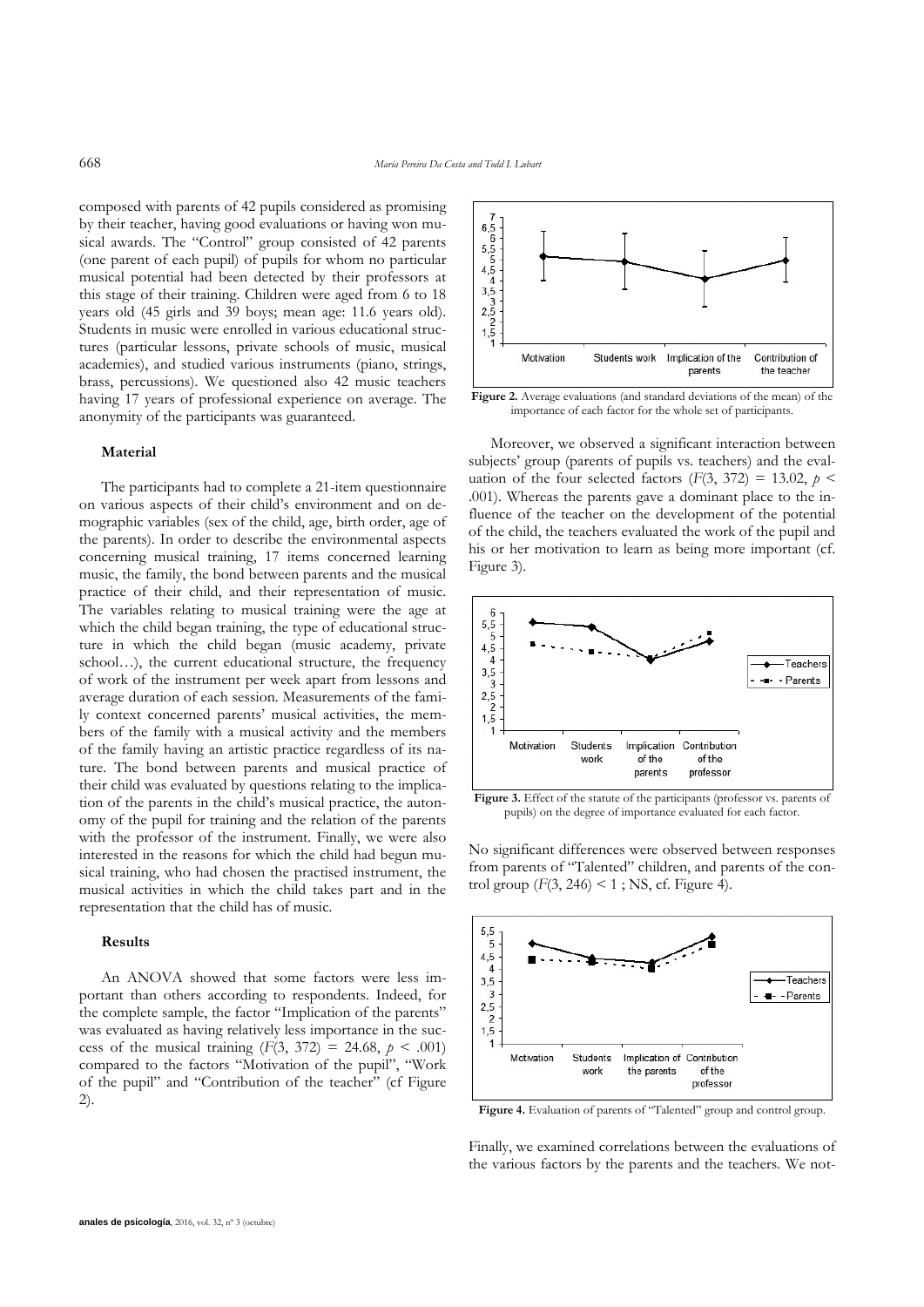ed that the evaluations of the parents (all groups) were more inter correlated (cf. Table 2) that those of the teachers (cf. Table 3). It thus seems that each factor was evaluated in a more independent way by the teachers.

| Table 2. Correlations between the evaluations made by the parents of pupils. |  |  |  |  |  |
|------------------------------------------------------------------------------|--|--|--|--|--|
|                                                                              |  |  |  |  |  |

|                                                                     | Motivation | Work of pupil | Implication of the parents | Contribution of teachers |
|---------------------------------------------------------------------|------------|---------------|----------------------------|--------------------------|
| Motivation                                                          |            |               |                            |                          |
| Work of pupil                                                       | $.50*$     |               |                            |                          |
| Implication of the parents                                          | .11        | .08           |                            |                          |
| Contribution of teachers                                            | $.30*$     | $.26*$        | $.35*$                     |                          |
| Legend: * $p < .05$                                                 |            |               |                            |                          |
| Table 3. Correlations between the evaluations made by the teachers. |            |               |                            |                          |
|                                                                     | Motivation | Work of pupil | Implication of the parents | Contribution of teachers |
| Motivation                                                          |            |               |                            |                          |
| Work of pupil                                                       | $.53*$     |               |                            |                          |
| Implication of the parents                                          | .05        | .24           |                            |                          |

*Legend*:  $* p < .05$ 

### **Analysis of the Multiple Correspondences**

Parents' responses to the questionnaire were scored as categorical variables. Thus, we conducted an Analysis of the Multiple Correspondences (a form of Multiway Contingency Analysis) in order to study the contingencies between these variables with the characteristics of the subjects. We sought to highlight the factors underlying our results, and in this factorial space to observe the distribution of subjects based on their characteristics.

Contribution of teachers .19 .13 .18 1

A first analysis related to 17 questions linked with musical training based on 5 identifying characteristics (group "Talented" vs. "Control", sex, age, birth order, and age of the parents). Two axes were retained accounting for 55.7 % of the variance. The questions about the age at which the child began his musical formation and the musical activities from the parents did not contribute to the construction of the factors. They were used as additional variables.

The first axe, accounting for 34.7% of explained variance, enabled us to distinguish two profiles: (1) *"Obligation" profile*: the child began music for only one reason, and not by his or her own will; parents chose the instrument; several people in the family practise an art (whatever it is); the parents are very involved in the training; the child does not have any autonomy; practice sessions last on average half an hour; the parents attend the lesson; for the child musical training is seen as an obligation. (2) *"Passion" profile*: the child began music for several reasons, and by mutual agreement between his/her entourage; the child chose the instrument; a member of his family (or none) practices an art; the parents are not involved in the training; the child is very autonomous; working sessions last more than one hour; the parents do not attend the lesson; the child conceives of music like a real passion.

The second axe accounts for 21.0% of explained variance and distinguishes two types of pupils: (1) *"Leisure" profile*: the child made and continues his training in a musical academy; the parents are involved in the training; the child

practices less than 3 times per week his instrument apart from his lesson; in general working sessions last one hour; music is seen as a leisure activity. (2) "*Obligatory activity" profile*: the child made and continues training in a structure other than a musical academy; the parents are very involved; the child practices every day; working sessions last more than one hour; music training is seen as an obligatory activity.

Next we looked at the distribution of the individuals in the space defined by the selected axes. We observed that only the Group ("Talented" vs. "Control") and Age variables have a notable contribution. On axe 1, the Group factor has a contribution of 7.9% and the Age factor a contribution of 15.6% (the Age factor has also a contribution of 12.19% on axe 2).On a descriptive level, the distribution of the individuals highlighted differences in profiles according to the status of the subjects. It seems that the "Talented" pupils are more characterized by the "Passion" profile (axis 1), whereas the pupils of the "Control" group are located more on the negative side of this axis ("Obligation" profile).

Consider, for example, the case of Jeanne, 6 years old, who learned piano since one year in a musical academy. Jeanne began studying this instrument because her parents thought that it was important for the development of a child to learn how to play of a musical instrument, and she chose the piano. Jeanne comes from a family where two generations practise already an artistic activity. Her parents are very involved in all the aspects of training. Jeanne needs to be regularly pushed to practice her instrument, and her parents attend the lesson. According to statements' of her parents, Jeanne conceives music mainly as a simple leisure activity. According to teacher evaluations, Jeanne who presents an "Obligation" profile belongs to the "Control" group. On the other hand, Lucy, 15 years old, presents a "Passion" profile. Indeed, Lucy chose to learn the piano towards 8-10 years, she chose her instrument and she began her training alone even if since she follows lessons with a particular teacher. Lucy comes from a family in which only one of the grandparents practices an artistic activity. Her parents have chosen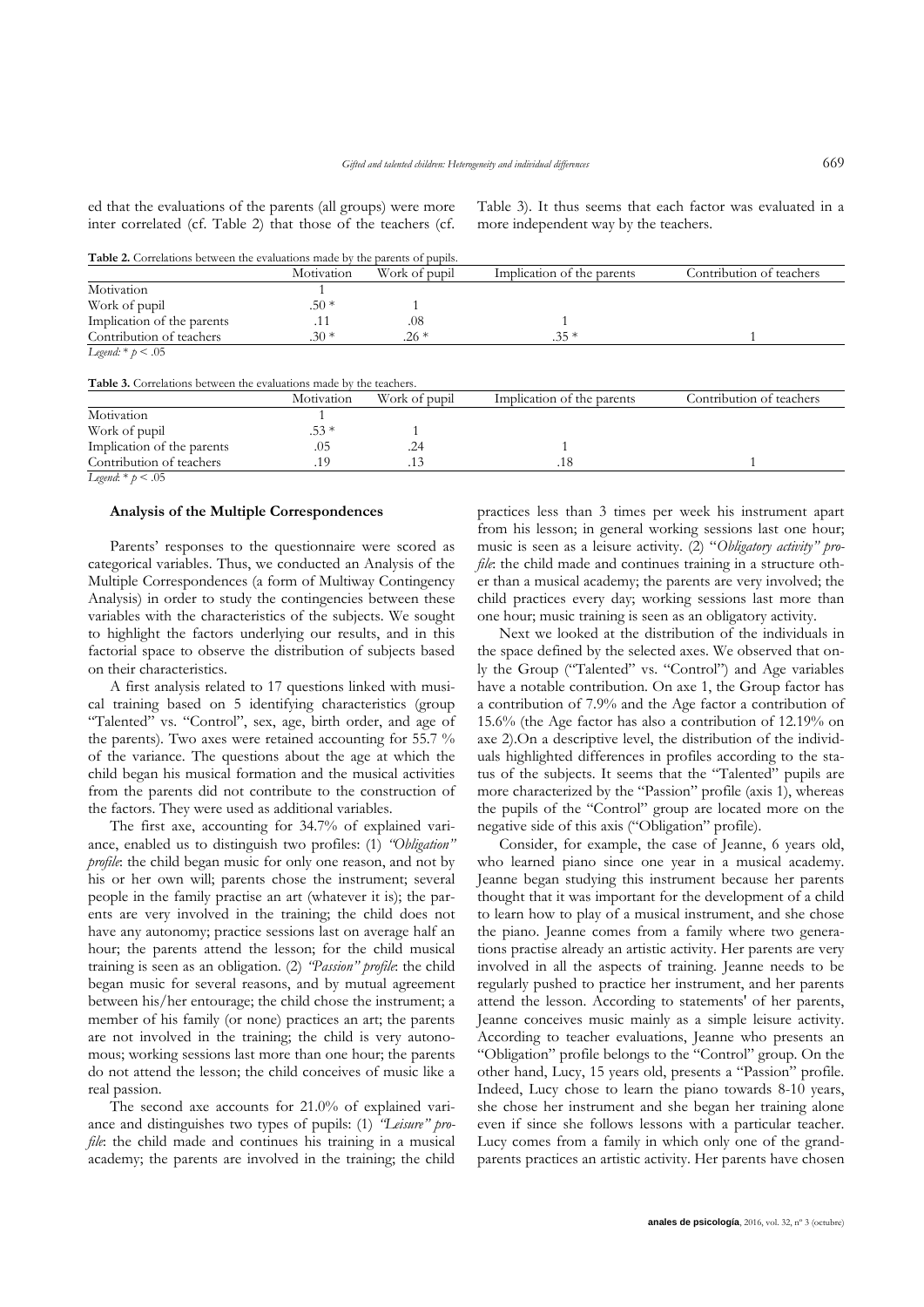to not involve themselves in her training. Lucy has also a complete autonomy in her practice, and thus a complete responsibility in its progress. Besides her parents do not have any particular relation with the teacher. According to answers' given by her parents, Lucy is impassioned by music and her piano lessons. According to teacher evaluations, Lucy is a talented pupil and has already won several musical awards.

We observed that before 10 years old, pupils are closer to the "Obligation" profile on axe 1 and on the positive side of axe 2 ("Obligatory activity" profile). After 13 years old, pupils are closer to a "Passion" profile (the 11-13 years old pupils being located at an intermediate level) and on the negative side of axe 2 ("Leisure" profile). Finally, we observed a combined effect of Group and Age factors on the positioning of the individuals in the two-factor space. Whereas no differences were observed before the age of 10 years old based on musical potential evaluated by teachers, we can notice distinct profiles of the "Talented" and "Control" pupils from 11 years old. Before 10 years old all the pupils are located in an obligation process ("Obligation" profile of axis 1, "Obligatory activity" profile of axis 2). From 11 years old, one observes a progressive distinction. The "control" group tends more to be situated on the negative side of axe 1 ("Obligation" profile) whereas the "Talented" pupils are rather located on the positive side of axe 1 ("Passion" profile), but they are all, as from 11 years old, in a "Leisure" profile (negative pole of axe 2).

### **Discussion**

The literature published on music training indicates that the factors influencing success in this field are numerous and of different types such that the probability for a child to unite all of them is rather small. It should be added that as their importance varies according to the stage of the training considered, what is positive at a given time of the training can become a limit a few years later.

The environment of the young musician, the context in which training occurs offers the possibility (or not) to develop talent. Parental involvement in a child"s training is an essential factor, recognized by the literature in this field. However we observed that the child"s family and musical entourage does not give a great importance to this factor in the explanation of his/her progress. Moreover, we could observe that the parents of pupils and the teachers do not agree completely on the degree of importance of factors related to the success of the musical training. Whereas for the teachers progress of pupils is primarily due to motivation and work provided, the parents regard the contribution of the teacher as the principal factor of success. This divergence of opinion could be related to a false modesty by teachers who do not wish to openly recognize teachers' influence on progress (and failure) of their pupils. In the same way, we can discuss the fact that the parents, by granting a dominating place to the role of the teacher in the success of their child, will thus implicitly decrease their share of responsibility in training. We could also highlight evaluative differences between the parents and the teachers; indeed, we observed that the evaluations of the parents, although bearing on various factors, were very dependent between them. We can believe that family can have a global vision of what would make it possible for their child to succeed. On the other hand, the evaluations of each factor made by the teachers seem to be independent. The function of the teacher comprises regular evaluation of pupils" progress. In order for this evaluation to be as objective as possible, teachers are accustomed to define precise criteria. The independence of their evaluations takes into account of their professional experience and a vision of several facets of successful training. Finally, we noted that parents of "Talented" and "Control" children evaluated the factors in the same way. The musical potential expressed by their children thus does not seem to influence knowledge and the evaluation of the factors leading the child to express this potential.

Our research made it possible to highlight profiles relating to different contexts of training, centred on the representation that the child has of music. In particular, we observed that a child considering music as an obligation has often a strong parental implication in the training and little autonomy. In contrast, the children who experience music as a passion are very autonomous and the involvement of the parents is less notable. Although parental involvement does not account for success according to respondents, it seems to have an important weight on training, as underlined by the literature. Indeed, the most gifted pupils tend to present a training context close to the highlighted "Passion" profile. However this effect is observed only after 10 years old. This suggests that children beginning their training would see this as an obligation regardless of the facilities, or early talent that they could present at this stage. The first steps in adolescence will allow a clarification of how training is considered. Only the pupils impassioned by this art will devote their energy, their time, their motivation, to succeed in this field. Autonomy and practice will make it possible for them to multiply the chances to lead to the recognition of their potential. The young musician not wishing to continue his or her training will leave this system either to continue the music in another way (learning another instrument as an autodidact for example), or move towards a different activity. Some pupils will continue with music, although no talent is recognized in them by their teacher, the desire and passion he/she will experience for this art, and a supportive environment, may lead him/her to professional success.

### **Conclusion**

Gifted and talented children can not be considered as a homogeneous group that can easily be described. If we want to know and to understand the gifted and talented, we must focus on the inter-individual and intra-individual differences that characterize them. This can be confusing at times, be-